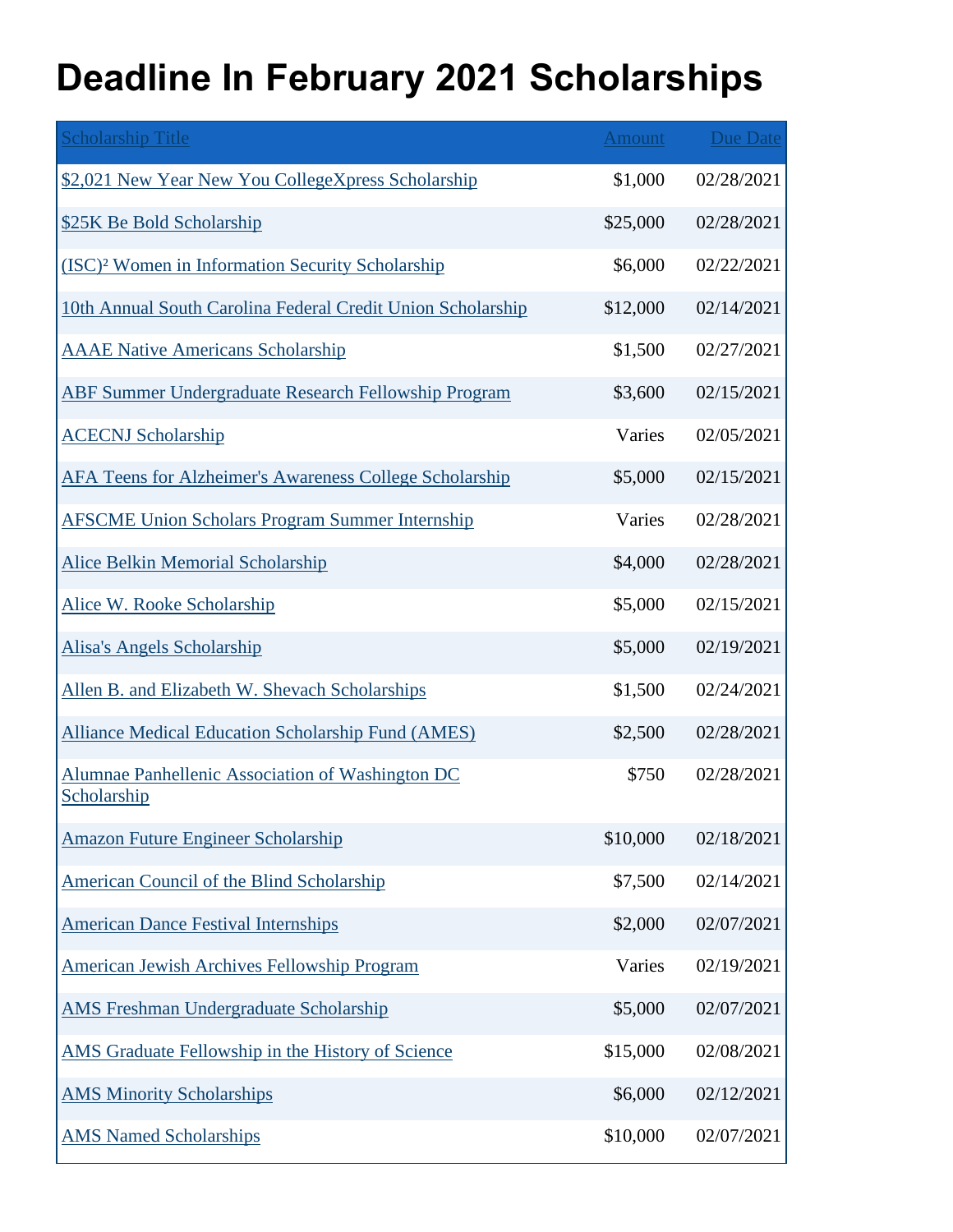| <b>Scholarship Title</b>                                                             | <b>Amount</b> | <b>Due Date</b> |
|--------------------------------------------------------------------------------------|---------------|-----------------|
| <b>Animal Welfare Institute Scholarship</b>                                          | \$2,000       | 02/14/2021      |
| <b>APIQWTC Scholarship</b>                                                           | \$2,500       | 02/10/2021      |
| APS/IBM Research Internship for Undergraduate Women                                  | \$2,500       | 02/15/2021      |
| <b>Ardell Bjugstad Memorial Scholarship</b>                                          | \$500         | 02/27/2021      |
| Arthur Lockwood Beneventi Law Scholarship                                            | \$2,000       | 02/15/2021      |
| <b>Arturo Vera Art Scholarship</b>                                                   | \$300         | 02/26/2021      |
| <b>ASPET Summer Undergraduate Research Fellow (SURF)</b><br><b>Individual Awards</b> | \$2,800       | 02/03/2021      |
| <b>Associated Women for Pepperdine (AWP) Scholarship</b>                             | Varies        | 02/15/2021      |
| <b>Augustana College Fryxell Scholarship</b>                                         | \$1,000       | 02/15/2021      |
| <b>AWS Airgas Jerry Baker Scholarship</b>                                            | \$2,500       | 02/15/2021      |
| <b>AWS Airgas Terry Jarvis Memorial Scholarship</b>                                  | \$2,500       | 02/19/2021      |
| <b>AWS John C. Lincoln Memorial Scholarship</b>                                      | \$14,000      | 02/15/2021      |
| <b>B. Bradford Barnes Memorial Scholarship</b>                                       | Varies        | 02/28/2021      |
| <b>B. Charles Tiney Memorial ASCE Student Chapter Scholarship</b>                    | Varies        | 02/10/2021      |
| Banatao Family Filipino American Education Fund                                      | \$20,000      | 02/26/2021      |
| <b>Bernard Kilgore Memorial Scholarship</b>                                          | \$5,000       | 02/08/2021      |
| <b>BigRentz Trade Program Scholarship</b>                                            | \$5,000       | 02/28/2021      |
| Bill & Shireen Kirk Scholarship Fund                                                 | Varies        | 02/15/2021      |
| <b>Bill Pollard Jr. Scholarship</b>                                                  | \$1,000       | 02/26/2021      |
| Blandy Experimental Farm Undergraduate Research Education<br>Program                 | \$6,325       | 02/15/2021      |
| <b>Bobette Bibo Gugliotta Memorial Scholarship for Creative</b><br>Writing           | \$1,000       | 02/14/2021      |
| <b>Boren Scholarships</b>                                                            | \$20,000      | 02/03/2021      |
| <b>Borra Family Scholarship Fund</b>                                                 | \$1,500       | 02/26/2021      |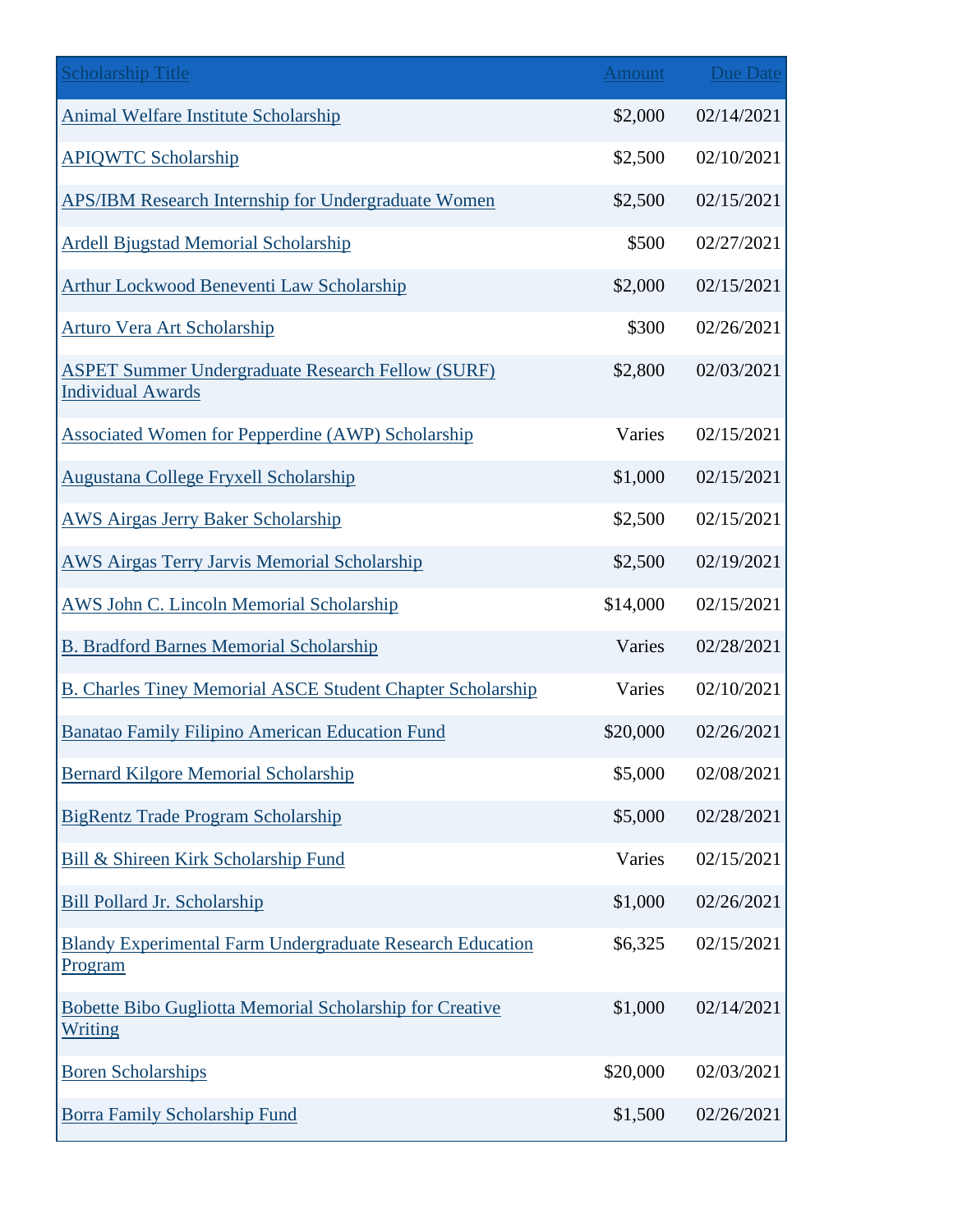| <b>Scholarship Title</b>                                                             | <b>Amount</b> | <b>Due Date</b> |
|--------------------------------------------------------------------------------------|---------------|-----------------|
| <b>Brad Fowler Memorial Scholarship</b>                                              | \$5,000       | 02/17/2021      |
| <b>Brawerman Fellowship</b>                                                          | \$40,000      | 02/16/2021      |
| California Strawberry Growers' Fund Scholarships                                     | \$5,000       | 02/15/2021      |
| <b>Cardinal Newman Society Essay Contest</b>                                         | \$5,000       | 02/15/2021      |
| <b>Caroline E. Holt Nursing Scholarship</b>                                          | \$2,500       | 02/10/2021      |
| Catherine Devereux Brandstrader Scholarship                                          | \$1,500       | 02/17/2021      |
| <b>CEA StarCraft II Scholarship</b>                                                  | Varies        | 02/28/2021      |
| <b>Charles L. Hebner Memorial Scholarship</b>                                        | Varies        | 02/28/2021      |
| <b>Chi Omega Foundation Scholarships</b>                                             | Varies        | 02/03/2021      |
| <b>Chief Simon Kahquados Scholarship</b>                                             | \$5,000       | 02/21/2021      |
| Christian A. Herter Memorial Scholarship                                             | Varies        | 02/03/2021      |
| <b>CITe Minor Student Tuition Scholarship</b>                                        | \$500         | 02/15/2021      |
| <b>Clark E. DeHaven Scholarship Trust</b>                                            | \$5,000       | 02/15/2021      |
| <b>College of Saint Rose Academic Scholarships</b>                                   | \$22,000      | 02/15/2021      |
| <b>CollegeCounts Scholarship Program</b>                                             | \$4,000       | 02/27/2021      |
| <b>Coloradans for Nebraska Scholarship</b>                                           | \$2,000       | 02/24/2021      |
| <b>Construction Trades Scholarship Competition</b>                                   | \$2,500       | 02/28/2021      |
| Cornish College of the Arts Scholarships                                             | Varies        | 02/15/2021      |
| Corvias Foundation Scholarship for Children of Active-Duty<br><b>Service Members</b> | \$50,000      | 02/09/2021      |
| <b>Crain Educational Grants Program</b>                                              | \$5,000       | 02/14/2021      |
| <b>Crain Scholarship Program</b>                                                     | \$5,000       | 02/14/2021      |
| <b>CWIT Scholarship</b>                                                              | \$1,500       | 02/28/2021      |
| <b>Dallas Jewish Community Foundation Scholarships</b>                               | Varies        | 02/11/2021      |
| Dannon Yogurt, Probiotics and the Gut Microbiome Fellowship<br>Grant                 | \$25,000      | 02/15/2021      |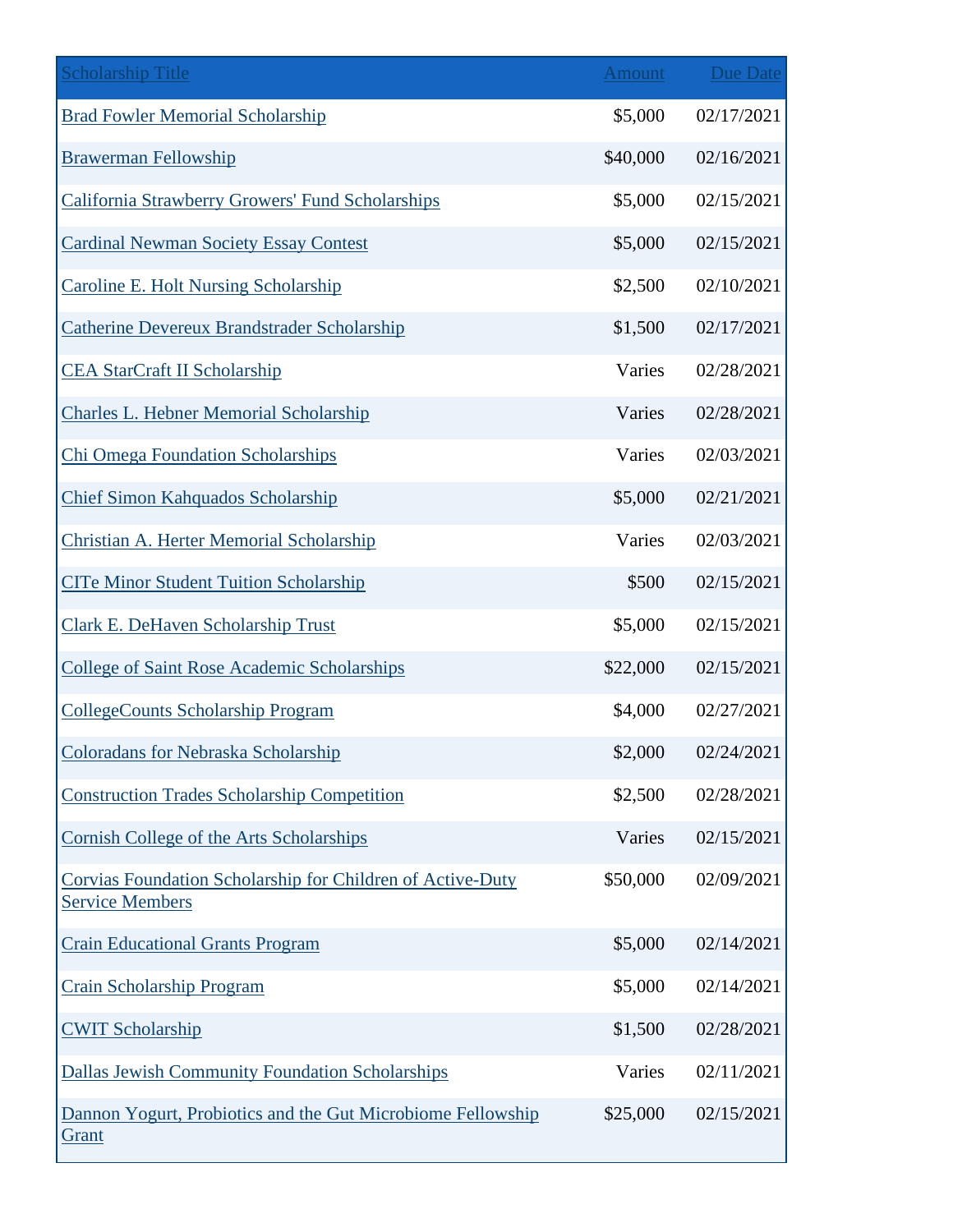| <b>Scholarship Title</b>                                                                   | <b>Amount</b> | <b>Due Date</b> |
|--------------------------------------------------------------------------------------------|---------------|-----------------|
| <b>Danone North America</b>                                                                | \$25,000      | 02/24/2021      |
| <b>DAR American Indian Scholarship</b>                                                     | \$4,000       | 02/15/2021      |
| <b>DAR Good Citizens Award</b>                                                             | Varies        | 02/10/2021      |
| <b>DAR Occupational/Physical Therapy Scholarship</b>                                       | \$2,000       | 02/15/2021      |
| David A. Hicks Memorial Scholarship                                                        | \$1,800       | 02/16/2021      |
| <b>Davidson Fellows Scholarship</b>                                                        | \$50,000      | 02/12/2021      |
| Delores Pemma Scholarship                                                                  | \$5,000       | 02/24/2021      |
| <b>DHS Summer Research Team Program for Minority Serving</b><br><b>Institutions</b>        | \$700         | 02/14/2021      |
| <b>Diamond State Scholarships</b>                                                          | \$5,000       | 02/28/2021      |
| disABLEDperson, Inc. National Scholarship for College<br><b>Students with Disabilities</b> | \$2,000       | 02/18/2021      |
| DOC&R Scholarship                                                                          | Varies        | 02/28/2021      |
| <b>Donald Stuart Corsaut Memorial Scholarship</b>                                          | Varies        | 02/15/2021      |
| Doodle for Google Competition                                                              | \$30,000      | 02/26/2021      |
| Dora Maclellan Brown Ministry Scholarship                                                  | Varies        | 02/15/2021      |
| Doreen Montalvo 'Do It Anyway' Scholarship                                                 | \$1,000       | 02/07/2021      |
| <b>Dorrance Scholarship</b>                                                                | \$12,000      | 02/08/2021      |
| Dr Barbara Odom-Wesley Spirit of Achievement Scholarship                                   | \$3,000       | 02/14/2021      |
| Dr. Aura-Lee A. and James Hobbs Pittenger American History<br>Scholarship                  | \$8,000       | 02/15/2021      |
| Dr. Francis Anthony Beneventi Medical Scholarship                                          | \$20,000      | 02/15/2021      |
| <b>Drive2Life Contest</b>                                                                  | \$1,000       | 02/04/2021      |
| <b>Earn to Learn Scholarship</b>                                                           | \$4,500       | 02/12/2021      |
| <b>Elks National Foundation Legacy Awards</b>                                              | \$4,000       | 02/05/2021      |
| <b>Enid Hall Griswold Memorial Scholarship</b>                                             | \$5,000       | 02/15/2021      |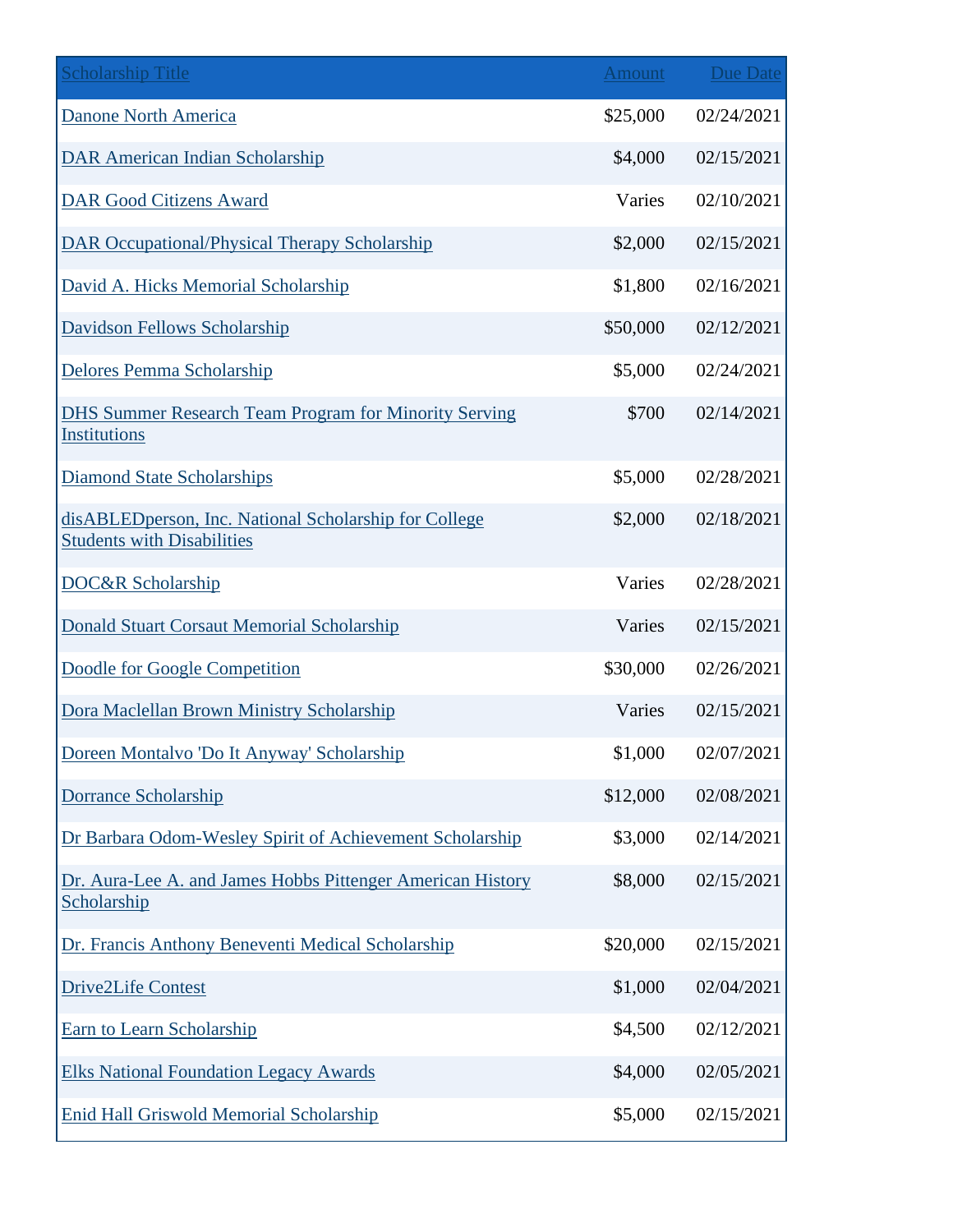| <b>Scholarship Title</b>                                                              | <b>Amount</b> | <b>Due Date</b> |
|---------------------------------------------------------------------------------------|---------------|-----------------|
| <b>Farr Brothers (Rotary) Scholarships</b>                                            | \$1,000       | 02/17/2021      |
| Federation of Houston Professional Women Educational<br>Foundation                    | Varies        | 02/28/2021      |
| <b>Fisher House Foundation Scholarships for Military Children</b>                     | \$2,000       | 02/13/2021      |
| Fort Worth Scottish Rite Foundation                                                   | \$1,500       | 02/26/2021      |
| Frances Crawford Marvin American Indian Scholarship                                   | Varies        | 02/15/2021      |
| Fred S. Bailey Scholarship                                                            | Varies        | 02/28/2021      |
| <b>Frederick Douglass Global Fellowship</b>                                           | Varies        | 02/14/2021      |
| Friends of 440 Scholarship Fund, Inc.                                                 | Varies        | 02/28/2021      |
| <b>Fukunaga Scholarship Foundation</b>                                                | \$20,000      | 02/22/2021      |
| George and Mary Josephine Hamman Foundation Scholarship                               | \$18,000      | 02/17/2021      |
| Georgia Military Scholarship                                                          | \$85,000      | 02/15/2021      |
| <b>Georgia Mining Foundation Scholarship Program</b>                                  | \$1,000       | 02/21/2021      |
| <b>Geri Wolff Foundation Scholarship</b>                                              | \$5,000       | 02/15/2021      |
| Gertrude M. Cox Scholarship                                                           | \$1,000       | 02/23/2021      |
| <b>Grattan and Stephen T. Gray Scholarship</b>                                        | Varies        | 02/21/2021      |
| <b>Greater Kanawha Valley Foundation Scholarships</b>                                 | Varies        | 02/15/2021      |
| Greater St. Louis Mothers of Twins Club Mary Joan Wolf<br><b>Memorial Scholarship</b> | \$1,000       | 02/21/2021      |
| <b>Grieg Lodge Educational Scholarship</b>                                            | \$2,000       | 02/15/2021      |
| Harry and Mable Boland Scholarship Fund                                               | \$1,400       | 02/28/2021      |
| <b>Hazel McBride Scholarship</b>                                                      | \$1,000       | 02/15/2021      |
| Herman M. Holloway Sr. Memorial Scholarship                                           | Varies        | 02/28/2021      |
| <b>Hertog Fellowships &amp; Seminars</b>                                              | Varies        | 02/11/2021      |
| <b>Hildegard Durfee Scholarship</b>                                                   | \$1,500       | 02/12/2021      |
| Honorable William C. Conner Writing Competition                                       | \$1,500       | 02/28/2021      |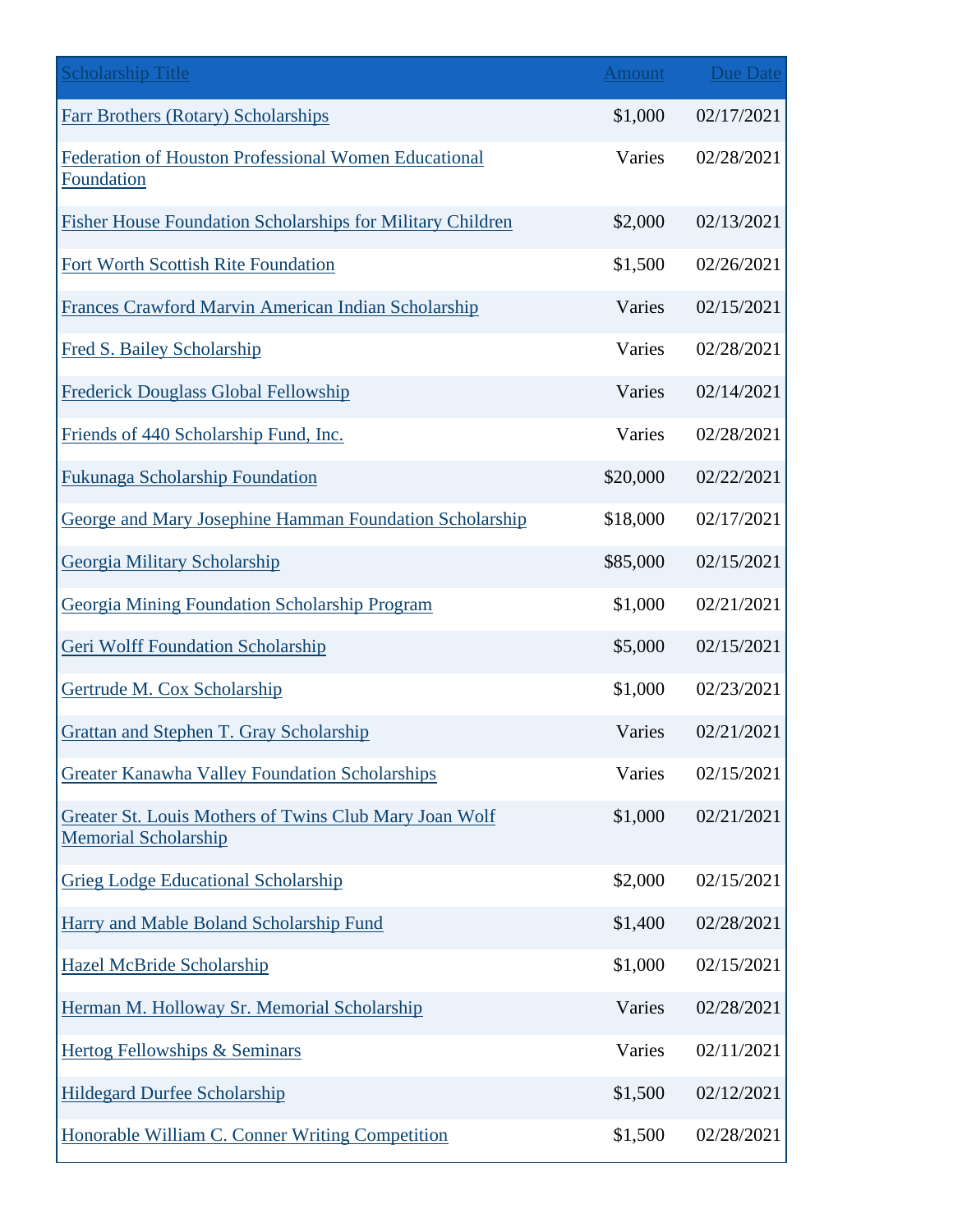| <b>Scholarship Title</b>                                          | <b>Amount</b> | <b>Due Date</b> |
|-------------------------------------------------------------------|---------------|-----------------|
| Howard P. & Magdalen K. Breitenbach Scholarship                   | \$9,400       | 02/10/2021      |
| <b>HSF Scholarship</b>                                            | \$5,000       | 02/15/2021      |
| Idaho Governor's Cup Scholarship                                  | \$12,000      | 02/15/2021      |
| <b>Ina Cullom Robertson Memorial Scholarship</b>                  | Varies        | 02/15/2021      |
| <b>International Young Eco-Hero Award</b>                         | \$500         | 02/28/2021      |
| <b>Iowa Engineering Society Central Iowa Chapter Scholarship</b>  | \$1,000       | 02/15/2021      |
| Iowa Farm Bureau Scholarship                                      | \$10,000      | 02/26/2021      |
| Iowa Financial Know-How Challenge: Senior Scholarship             | \$2,000       | 02/26/2021      |
| <b>Iowa Funeral Directors Association (IFDA) Scholarship Fund</b> | \$1,000       | 02/28/2021      |
| <b>Irene and Daisy MacGregor Memorial Scholarship</b>             | \$5,000       | 02/15/2021      |
| <b>Irene Runnels-Paula McStay Scholarships</b>                    | \$5,000       | 02/23/2021      |
| <b>ISA Educational Foundation Scholarships</b>                    | Varies        | 02/15/2021      |
| J.C. Cote Scholarship                                             | \$1,000       | 02/28/2021      |
| Jack G. Dodds Scholarship                                         | \$1,000       | 02/28/2021      |
| <b>Jacqueline Shearer Memorial Scholarship</b>                    | Varies        | 02/11/2021      |
| James M. & Erma T. Freemont Scholarship Program                   | Varies        | 02/03/2021      |
| <b>James R. Corson Scholarship</b>                                | \$1,000       | 02/28/2021      |
| James T. and Rose M. Perryman Family Foundation Scholarship       | \$25,000      | 02/28/2021      |
| Jane H. Berktold Scholarship                                      | \$5,000       | 02/10/2021      |
| Jeannette Rankin Women's Scholarship Fund                         | \$2,000       | 02/28/2021      |
| <b>Jellison Benevolent Society Scholarship</b>                    | Varies        | 02/15/2021      |
| Jewish Federation of Greater Pittsburgh Central Scholarships      | Varies        | 02/09/2021      |
| <b>Jim Borden Memorial Scholarship</b>                            | \$30,000      | 02/28/2021      |
| John & Francesca Vera Community Leadership Scholarship            | \$2,500       | 02/26/2021      |
| John M. & Mary A. Shanley Memorial Scholarship                    | \$20,000      | 02/24/2021      |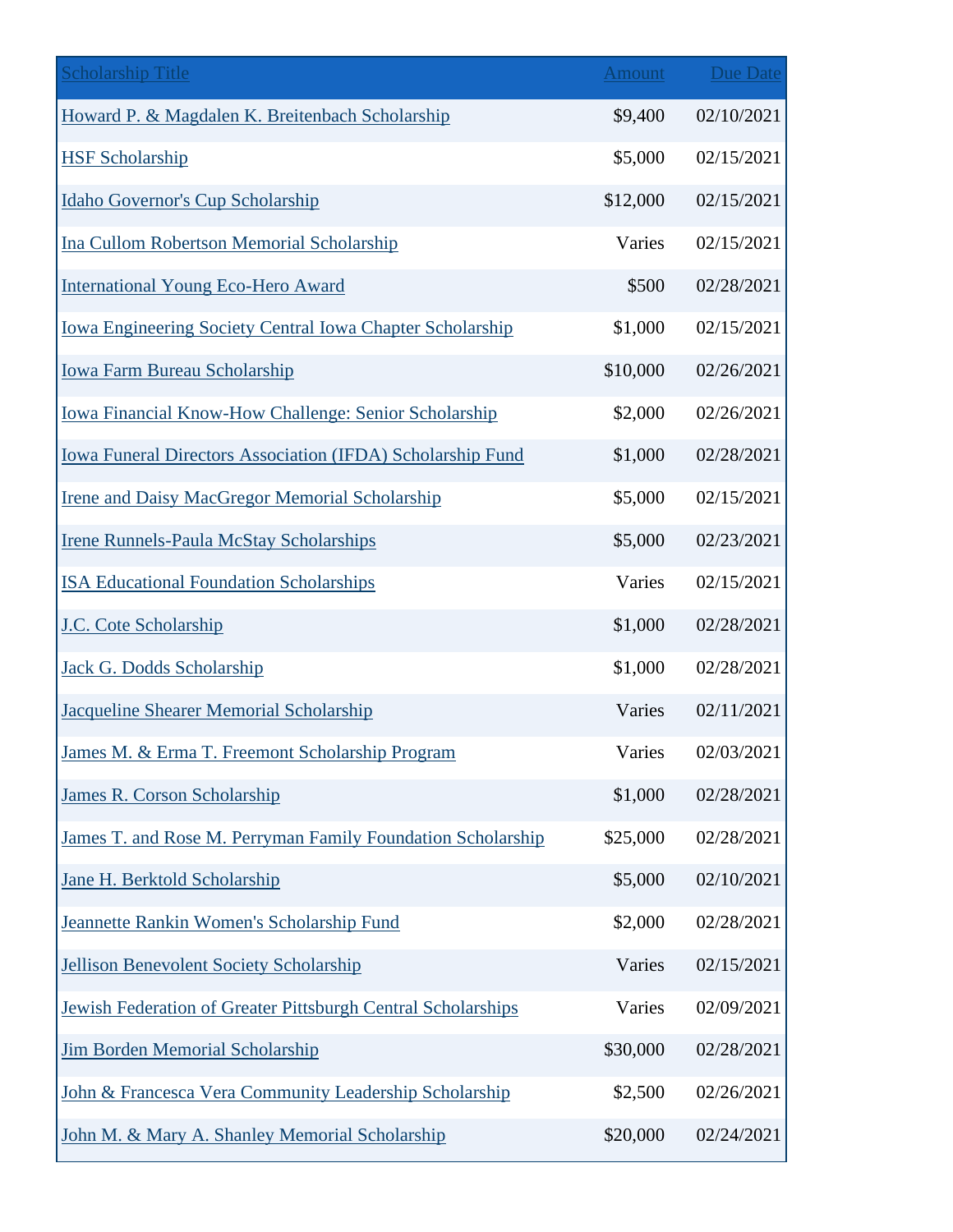| <b>Scholarship Title</b>                             | <b>Amount</b> | <b>Due Date</b> |
|------------------------------------------------------|---------------|-----------------|
| <b>JSU Drama Scholarship</b>                         | Varies        | 02/15/2021      |
| <b>Kappa Delta Scholarships</b>                      | Varies        | 02/15/2021      |
| Kappa Kappa Gamma Scholarships                       | \$3,000       | 02/03/2021      |
| Kappa Zeta's Stork's Nest Scholarship                | Varies        | 02/14/2021      |
| <b>Kathleen McVey Memorial Scholarship</b>           | Varies        | 02/05/2021      |
| Kenneth H. Ashworth Fellowship Program               | Varies        | 02/20/2021      |
| KnowBe4 Women in Cybersecurity Scholarship           | \$10,000      | 02/22/2021      |
| Koch Kellan Scholarship                              | Varies        | 02/16/2021      |
| Korean University Club Scholarship                   | Varies        | 02/18/2021      |
| Lawrence W. and Francis W. Cox Scholarship           | Varies        | 02/10/2021      |
| <b>LCC Ukrainian Home Society Scholarship</b>        | Varies        | 02/12/2021      |
| Lee County Library Sciences Scholarship Fund         | \$5,700       | 02/10/2021      |
| <b>Leopold Education Project Scholarship Program</b> | Varies        | 02/15/2021      |
| Leslie Andree Hanna Medical Scholarship              | \$5,000       | 02/15/2021      |
| Libbie H. Hyman Memorial Scholarship                 | Varies        | 02/04/2021      |
| <b>Lillian and Arthur Dunn Scholarship</b>           | Varies        | 02/15/2021      |
| Linda L. Mann Scholarship Fund for Music Majors      | \$1,500       | 02/09/2021      |
| Linda Norton Good Neighbor Scholarship Fund          | \$1,600       | 02/28/2021      |
| Lisa Kaminski Memorial Scholarship                   | \$2,500       | 02/15/2021      |
| <b>Live Deliberately Essay Contest</b>               | \$500         | 02/16/2021      |
| <b>LNESC Ford Driving Dreams Scholarship</b>         | \$2,000       | 02/03/2021      |
| Love of Bonita Empowerment Scholarship Fund          | \$1,000       | 02/10/2021      |
| <b>Loyola University Merit Scholarships</b>          | Varies        | 02/15/2021      |
| <b>Lucken Geology Scholarship</b>                    | \$8,000       | 02/24/2021      |
| <b>Madeline Pickett Cogswell Nursing Scholarship</b> | \$2,500       | 02/10/2021      |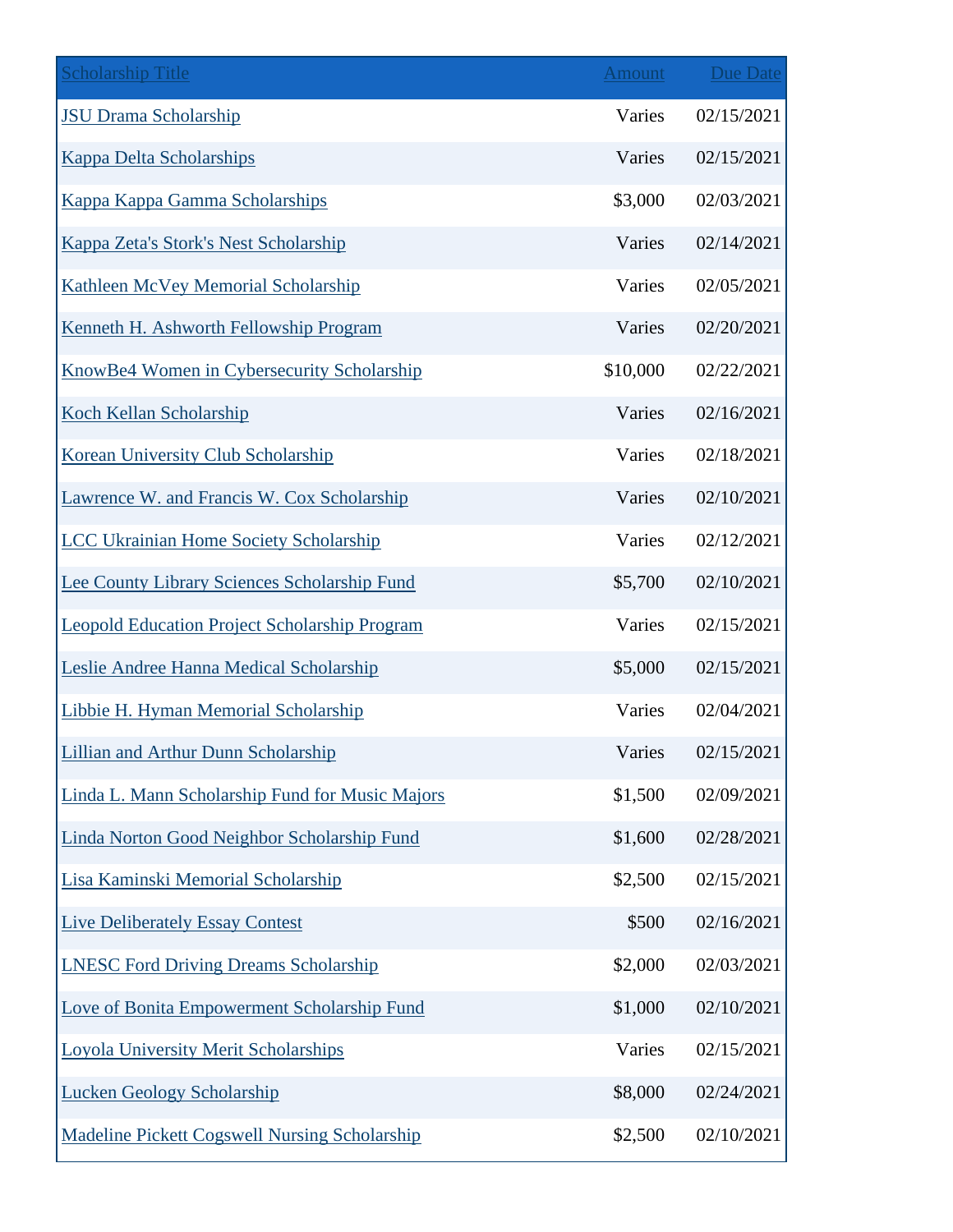| <b>Scholarship Title</b>                                                    | <b>Amount</b> | <b>Due Date</b> |
|-----------------------------------------------------------------------------|---------------|-----------------|
| <b>Margaret Howard Hamilton Scholarship</b>                                 | \$4,000       | 02/15/2021      |
| <b>Marilyn Yetso Memorial Scholarship</b>                                   | \$2,500       | 02/11/2021      |
| Marion Barr Stanfield Art Scholarship                                       | Varies        | 02/15/2021      |
| Marjorie Stonehill English Journalism and Creative Arts<br>Scholarship      | \$750         | 02/26/2021      |
| <b>Mary Barton Freeman Scholarship</b>                                      | \$2,500       | 02/11/2021      |
| Mary Elizabeth Lockwood Beneventi MBA Scholarship                           | \$2,000       | 02/15/2021      |
| Maryland Sea Grant Undergraduate Fellowships in Estuarine<br><b>Science</b> | \$6,000       | 02/21/2021      |
| MathWorks Math Modeling (M3) Challenge                                      | \$20,000      | 02/21/2021      |
| Melmed Law Group Collegiate Scholarship                                     | \$5,000       | 02/15/2021      |
| Mercatus MA Fellowship                                                      | \$80,000      | 02/15/2021      |
| Michael T. and Mary L. Cloyd Scholarship                                    | \$3,000       | 02/15/2021      |
| Michigan Impact Scholarship                                                 | Varies        | 02/28/2021      |
| <b>Mike Lozano Scholarship</b>                                              | \$2,500       | 02/10/2021      |
| <b>Military Commanders' Scholarship Fund</b>                                | \$5,000       | 02/17/2021      |
| Minnesota Masonic Charities 2-Year College Scholarship                      | \$3,000       | 02/15/2021      |
| Minnesota Masonic Charities Undergraduate Scholarships                      | \$2,500       | 02/15/2021      |
| Minnesota Masonic Charities Vocational Scholarship                          | \$3,000       | 02/15/2021      |
| Missouri Corn Scholarship                                                   | \$1,000       | 02/15/2021      |
| <b>MSPE Western Chapter Scholarship Program</b>                             | \$1,500       | 02/15/2021      |
| <b>Mycological Society of America Awards</b>                                | Varies        | 02/15/2021      |
| <b>NAHJ Scholarships</b>                                                    | \$10,000      | 02/28/2021      |
| <b>NASF Foundation Scholarships</b>                                         | Varies        | 02/28/2021      |
| <b>Nashville Sounds Foundation Scholarship</b>                              | \$2,500       | 02/14/2021      |
| <b>Nat Moore Scholarship</b>                                                | \$10,000      | 02/28/2021      |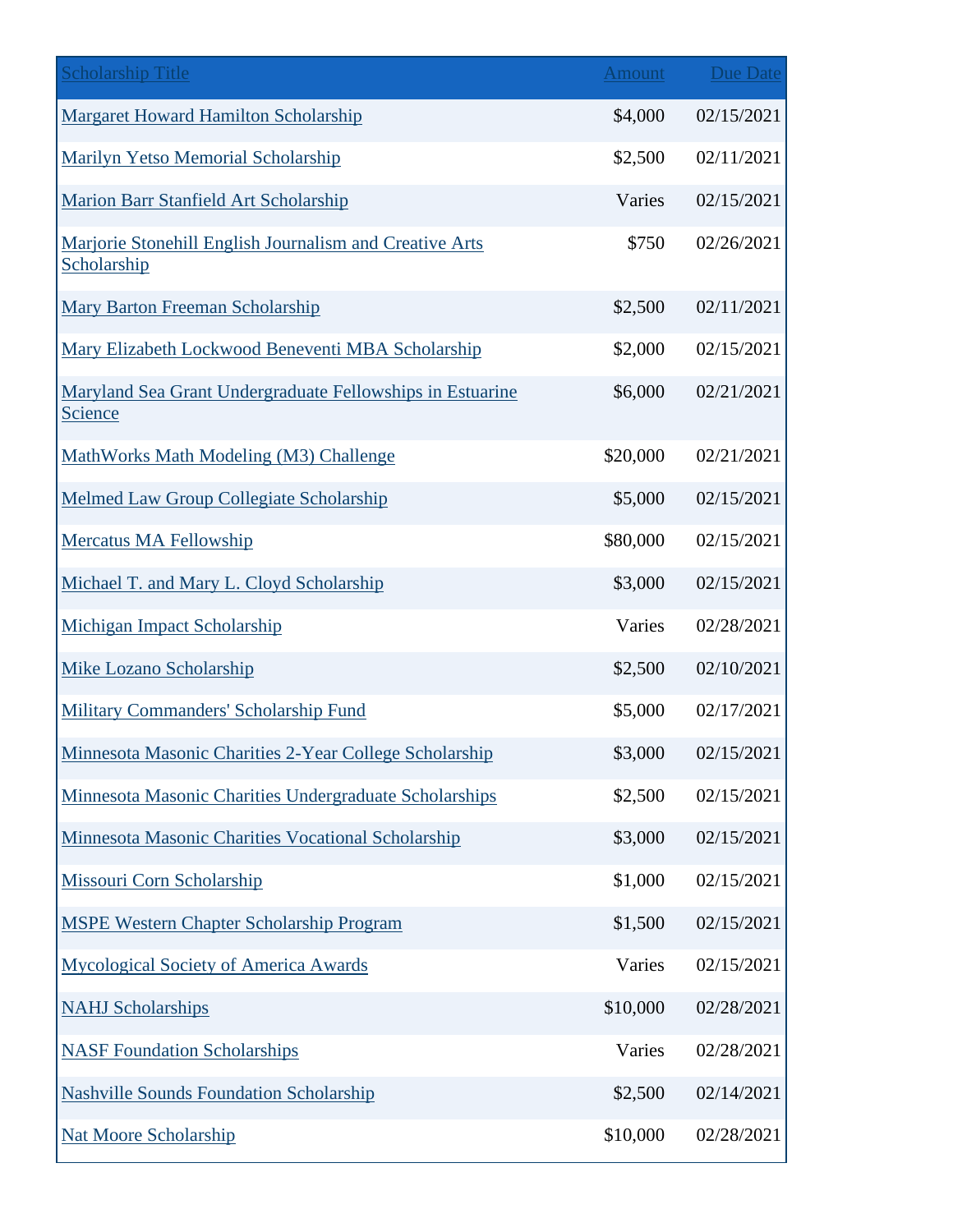| <b>Scholarship Title</b>                                                                          | <b>Amount</b> | <b>Due Date</b> |
|---------------------------------------------------------------------------------------------------|---------------|-----------------|
| <b>NATAS Chicago/Midwest College Scholarships</b>                                                 | \$5,000       | 02/17/2021      |
| National Kidney Foundation of Indiana Scholarship Program                                         | Varies        | 02/20/2021      |
| <b>NAWIC Founders Scholarship Foundation</b>                                                      | \$2,500       | 02/28/2021      |
| <b>NBC News Summer Partnership</b>                                                                | Varies        | 02/28/2021      |
| NC State College of Natural Resources Forestry and<br><b>Environmental Resources Scholarships</b> | \$6,000       | 02/15/2021      |
| NCAE Dr. Martin Luther King, Jr. Scholarship                                                      | Varies        | 02/06/2021      |
| <b>NDSGC Lillian Goettler Scholarship</b>                                                         | \$2,500       | 02/13/2021      |
| <b>NDSGC Pearl I. Young Scholarship</b>                                                           | \$2,500       | 02/13/2021      |
| <b>Nevada Womens Fund Scholarships</b>                                                            | \$5,000       | 02/28/2021      |
| <b>New Beginnings Scholarship</b>                                                                 | \$5,000       | 02/28/2021      |
| <b>New York State Scholarships for Academic Excellence</b>                                        | \$1,500       | 02/17/2021      |
| <b>New York Water Environment Association Scholarships</b>                                        | \$12,000      | 02/26/2021      |
| <b>NHA Past Presidents' Legacy Scholarship</b>                                                    | \$2,500       | 02/15/2021      |
| Niche \$1,000 February Scholarship                                                                | \$1,000       | 02/20/2021      |
| Niche \$1,000 School Survey Sweepstakes                                                           | \$1,000       | 02/28/2021      |
| Niche \$2,000 No Essay Scholarship                                                                | \$2,000       | 02/28/2021      |
| <b>Nick Andros Music Scholarship</b>                                                              | Varies        | 02/15/2021      |
| Nitro \$2,000 No Essay Scholarship                                                                | \$2,000       | 02/28/2021      |
| <b>NJCU Honors Program in Finance Scholarship</b>                                                 | \$48,000      | 02/15/2021      |
| North Dakota Space Grant Consortium Undergraduate<br>Scholarship                                  | Varies        | 02/15/2021      |
| <b>NW Indiana Scholarship</b>                                                                     | Varies        | 02/15/2021      |
| <b>NY Grace LeGendre Fellowships</b>                                                              | \$2,000       | 02/28/2021      |
| <b>NYWEA N.G. Kaul Memorial Scholarship</b>                                                       | \$5,000       | 02/26/2021      |
| <b>OAB Scholarship Awards</b>                                                                     | \$2,000       | 02/17/2021      |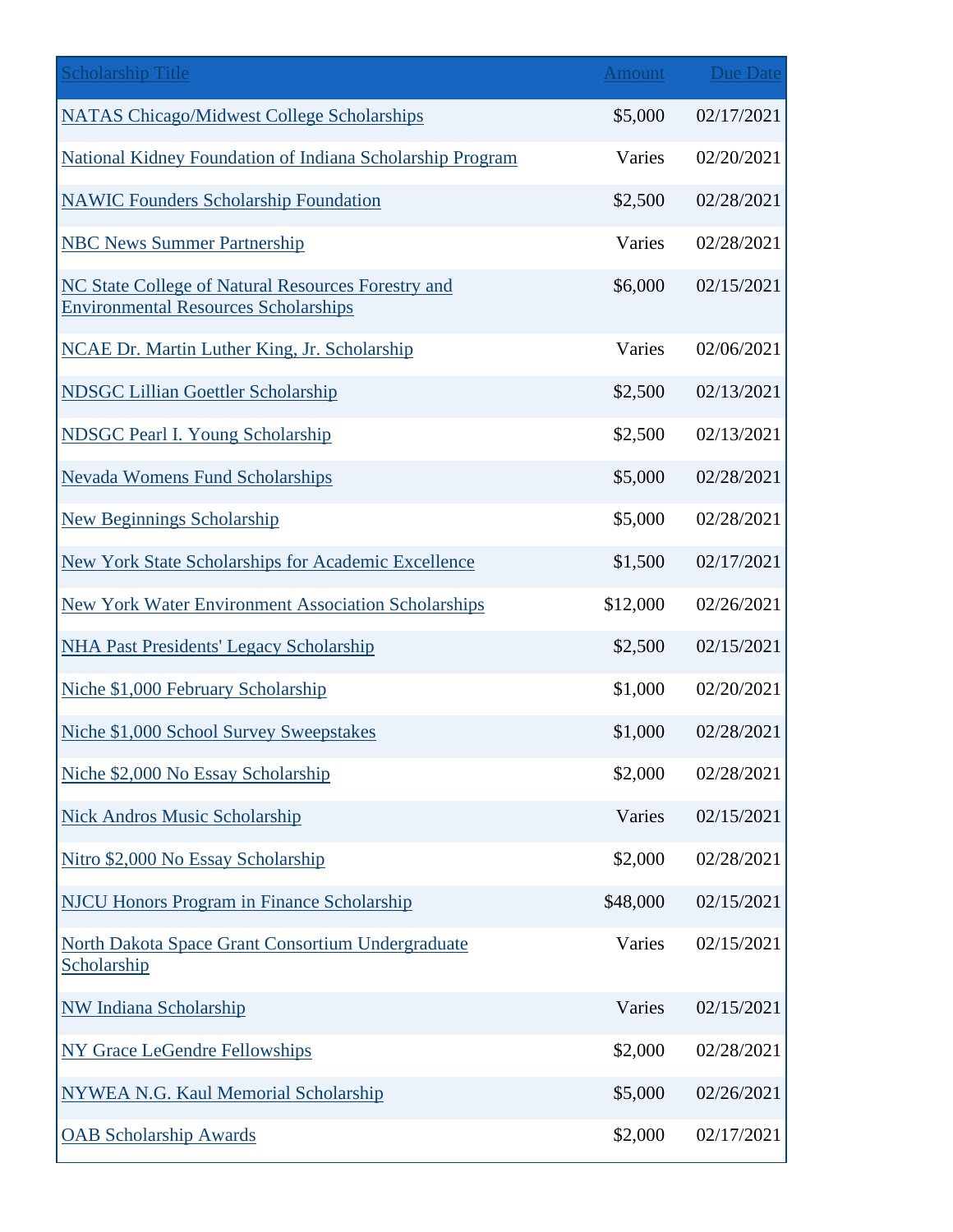| <b>Scholarship Title</b>                                                  | Amount  | <b>Due Date</b> |
|---------------------------------------------------------------------------|---------|-----------------|
| <b>OAWWA Graduate/Adult Continuing Education Degree</b><br>Scholarship    | \$4,000 | 02/05/2021      |
| <b>OAWWA Undergraduate Advanced Degree Scholarship</b>                    | \$4,000 | 02/05/2021      |
| <b>Obong Belton Foundation Scholarship</b>                                | \$500   | 02/15/2021      |
| Ohio University Women's Club of Greater Cleveland Freshman<br>Scholarship | Varies  | 02/06/2021      |
| One AWWA Operator Scholarship                                             | \$2,000 | 02/05/2021      |
| <b>Ontario County Casella Scholarship</b>                                 | \$2,500 | 02/28/2021      |
| Otto M. Stanfield Law Scholarship                                         | Varies  | 02/15/2021      |
| Pacific Gas & Electric Company Access ERG Scholarship                     | Varies  | 02/05/2021      |
| Pacific Gas & Electric Company Asian ERG Scholarship                      | Varies  | 02/05/2021      |
| Pacific Gas & Electric Company Samahan ERG Scholarship                    | Varies  | 02/05/2021      |
| Pacific Gas & Electric Company Veterans ERG Scholarship                   | Varies  | 02/05/2021      |
| Pacific Gas & Electric Company Women's Network ERG<br>Scholarship         | Varies  | 02/05/2021      |
| <b>PAF's Scholarships for Survivors</b>                                   | Varies  | 02/19/2021      |
| Pathway to Success Scholarship                                            | Varies  | 02/15/2021      |
| Pearl Berlin Scholarship Fund                                             | \$3,000 | 02/12/2021      |
| Perlita Liwanag Memorial Scholarship                                      | \$2,500 | 02/11/2021      |
| <b>PG&amp;E Scholarships</b>                                              | Varies  | 02/07/2021      |
| <b>PGA WORKS Golf Management University Scholarship</b><br>Program        | \$8,000 | 02/03/2021      |
| Pi Beta Phi Foundation Scholarships                                       | Varies  | 02/15/2021      |
| <b>POET Never Satisfied Scholarship</b>                                   | \$5,000 | 02/14/2021      |
| <b>Red Thread Foundation Scholarship</b>                                  | \$1,000 | 02/26/2021      |
| Renate W. Chasman Award                                                   | \$2,500 | 02/28/2021      |
| Reno Rodeo Western Arts & Culture Scholarship                             | \$2,500 | 02/10/2021      |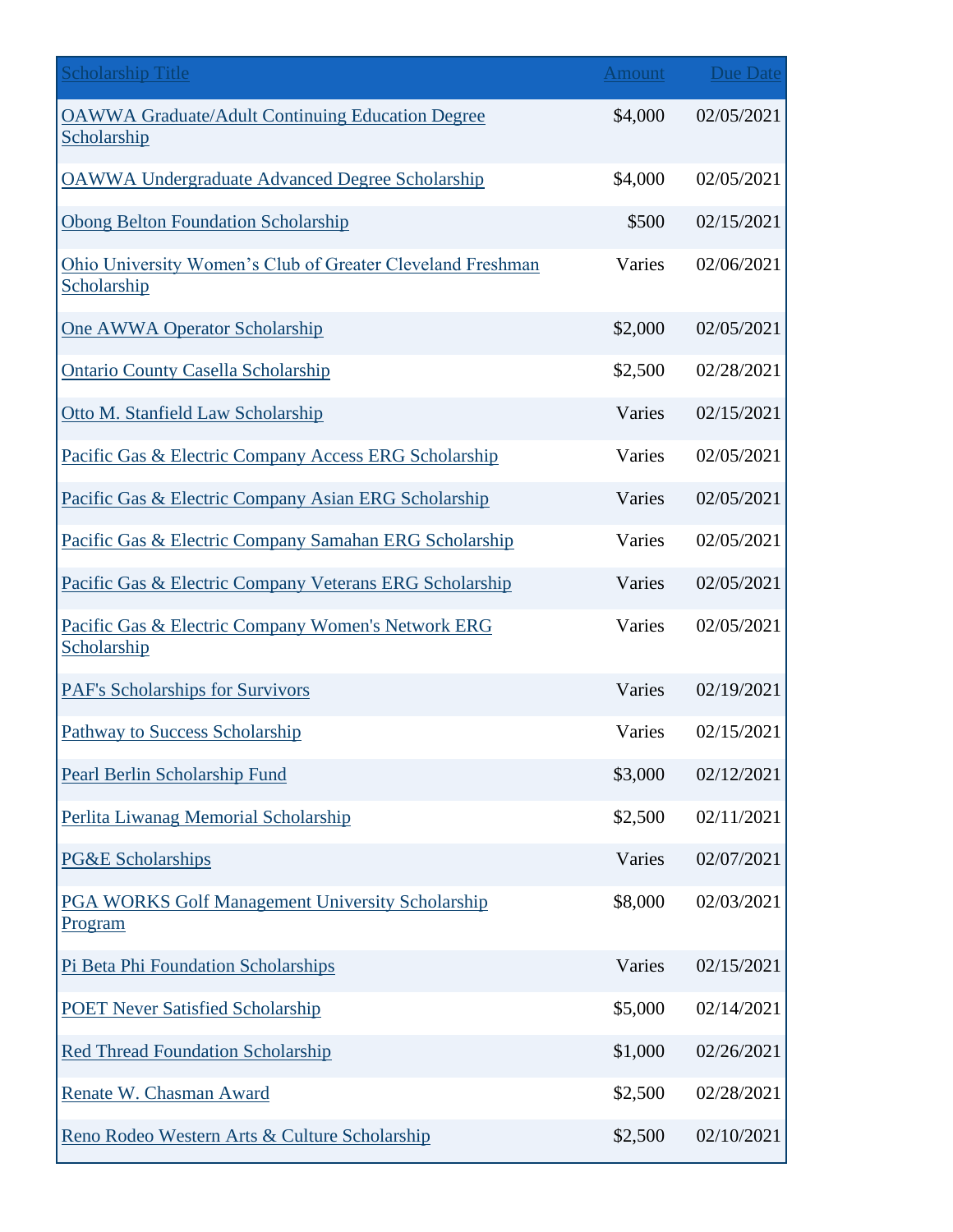| <b>Scholarship Title</b>                                         | <b>Amount</b> | <b>Due Date</b> |
|------------------------------------------------------------------|---------------|-----------------|
| <b>RESNA Student Scientific Paper Competition</b>                | Varies        | 02/15/2021      |
| <b>Richard J. Bea Nursing Scholarship</b>                        | Varies        | 02/05/2021      |
| <b>Riding Forward Scholarship</b>                                | \$5,000       | 02/28/2021      |
| <b>River Valley Credit Union Scholarship</b>                     | \$1,000       | 02/07/2021      |
| <b>RMEL Scholarships</b>                                         | Varies        | 02/26/2021      |
| <b>RMHC/HACER National Scholarship</b>                           | \$100,000     | 02/05/2021      |
| Roadway Worker Memorial Scholarship                              | \$10,000      | 02/15/2021      |
| Robert B. B. and Josephine N. Moorman Scholarship                | \$2,000       | 02/10/2021      |
| <b>Rocky Mountain Biological Lab REU Awards</b>                  | \$5,750       | 02/15/2021      |
| <b>Ronald Reagan Presidential Foundation Scholars Program</b>    | \$10,000      | 02/07/2021      |
| <b>Rotary Community Service Awards</b>                           | \$1,500       | 02/17/2021      |
| <b>Ruff Ryders of Raleigh Scholarship</b>                        | \$1,000       | 02/28/2021      |
| <b>SAE-CES Pre-Dissertation Research Fellowship</b>              | \$5,000       | 02/15/2021      |
| <b>Saginaw Black Nurses Association Scholarship</b>              | Varies        | 02/15/2021      |
| <b>Saint Therese Youth Volunteer Scholarship</b>                 | \$2,000       | 02/03/2021      |
| <b>Salute to Education Scholarship</b>                           | Varies        | 02/19/2021      |
| Samuel Fletcher Tapman ASCE Student Chapter Scholarship          | Varies        | 02/08/2021      |
| San Joaquin Society for Human Resource Management<br>Scholarship | \$4,000       | 02/26/2021      |
| <b>SBB Research Group STEM Scholarship</b>                       | \$2,500       | 02/28/2021      |
| <b>SCAD Challenge 2-D Scholarship Competition</b>                | Varies        | 02/15/2021      |
| <b>SCAD Challenge Animation Scholarship Competition</b>          | \$4,000       | 02/15/2021      |
| <b>SCAD Challenge Fashion Design Scholarship Competition</b>     | \$4,000       | 02/15/2021      |
| <b>SCAD Challenge Film Scholarship Competition</b>               | \$4,000       | 02/15/2021      |
| <b>SCAD Challenge Photography Scholarship Competition</b>        | \$4,000       | 02/15/2021      |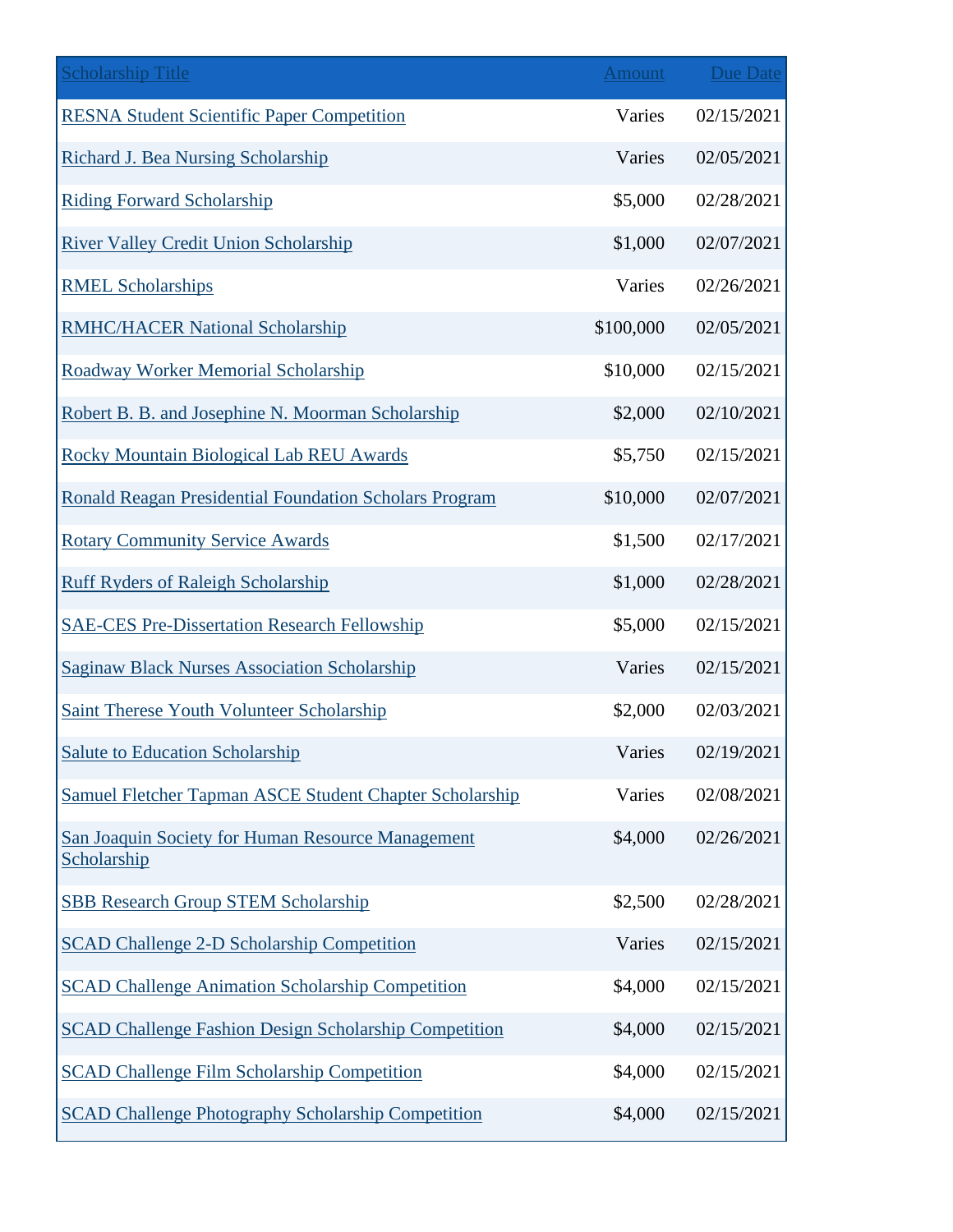| <b>Scholarship Title</b>                                                     | Amount   | <b>Due Date</b> |
|------------------------------------------------------------------------------|----------|-----------------|
| <b>SCAD Challenge Scholarship Competition</b>                                | \$4,000  | 02/17/2021      |
| <b>SCAD Challenge Writing Scholarship Competition</b>                        | \$4,000  | 02/15/2021      |
| <b>Scholarships for Lutheran Laywomen</b>                                    | \$2,000  | 02/15/2021      |
| Sertoma of Springfield IL                                                    | \$2,500  | 02/15/2021      |
| Sheboyan Area SHRM Scholarship                                               | \$1,000  | 02/22/2021      |
| <b>Simon Youth Academy Scholarship Program</b>                               | Varies   | 02/19/2021      |
| Simon Youth Community Scholarship Program                                    | Varies   | 02/19/2021      |
| Simon Youth Greg Saunders Legacy Scholarship Program                         | Varies   | 02/19/2021      |
| <b>Sister Mary Ildephonse Holland Scholarship</b>                            | Varies   | 02/08/2021      |
| <b>Social Justice Scholarship</b>                                            | \$12,000 | 02/23/2021      |
| Sociedad Hispana Doylestown Senior Scholarships                              | Varies   | 02/14/2021      |
| Society of Actuaries Hickman Scholar Program                                 | \$80,000 | 02/14/2021      |
| Society of Women Engineers (SWE) Scholarship Program                         | Varies   | 02/14/2021      |
| Society of Women Engineers Sophomore-Graduate Scholarships                   | Varies   | 02/14/2021      |
| <b>SOD Pearl Anna Neal Scholarship</b>                                       | Varies   | 02/07/2021      |
| South Carolina Federal Credit Union Scholarship Program                      | \$10,000 | 02/03/2021      |
| Southern California Mothers of Multiples Clubs, Inc.<br>(SCMOMC) Scholarship | \$1,500  | 02/04/2021      |
| <b>Stephen J. Roy Memorial Scholarship Fund</b>                              | \$2,000  | 02/28/2021      |
| Stephen Rice Memorial Fund Scholarship for GLBT Media                        | \$2,500  | 02/15/2021      |
| <b>Stephens College First Year Scholarships</b>                              | \$8,000  | 02/16/2021      |
| <b>Steve Wagner Scholarship</b>                                              | Varies   | 02/15/2021      |
| <b>Stockton Student Athletes Scholarship Fund</b>                            | \$1,500  | 02/26/2021      |
| Straight "A" Scholarship                                                     | \$2,000  | 02/26/2021      |
| <b>Student Ambassador Program</b>                                            | \$2,500  | 02/17/2021      |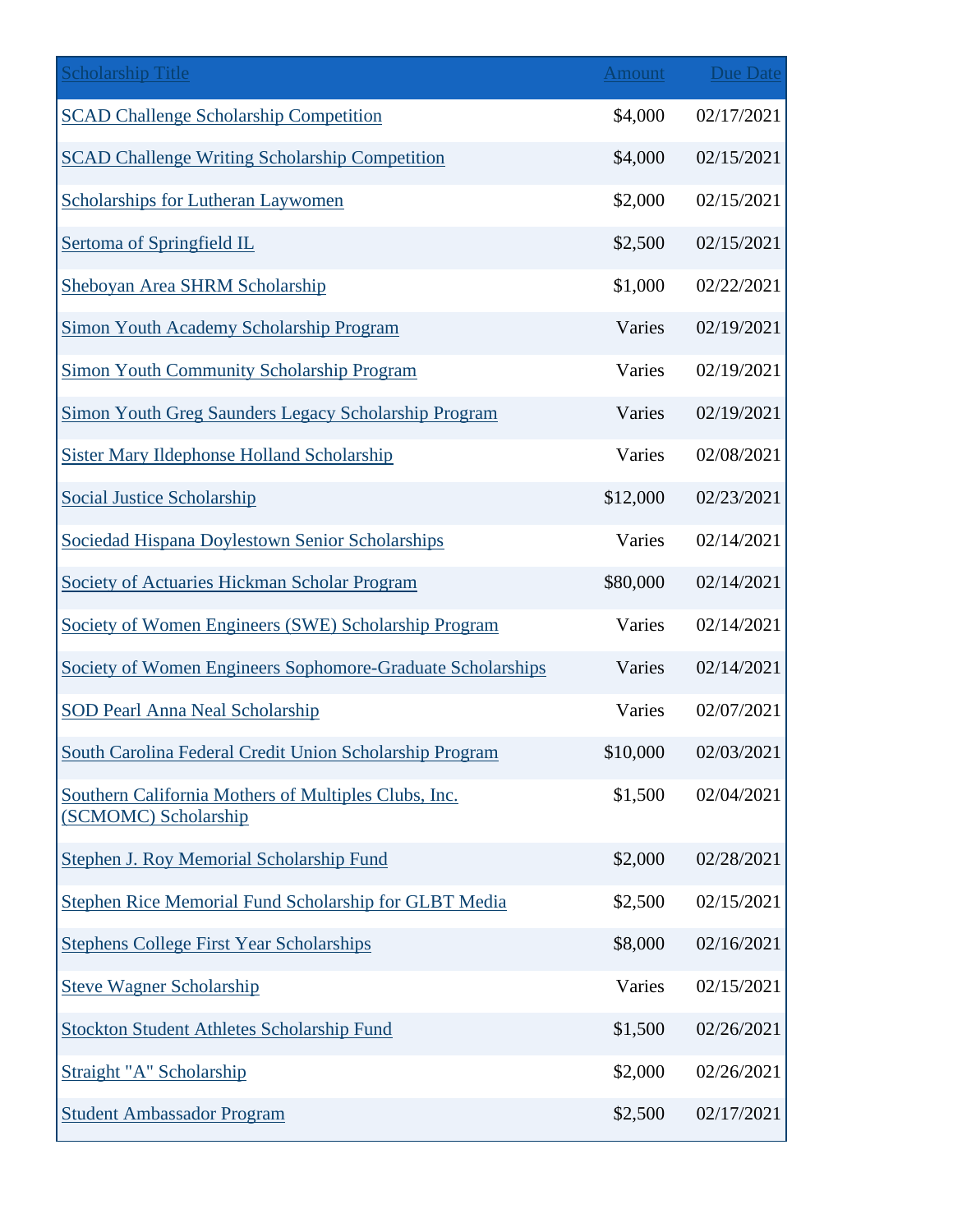| <b>Scholarship Title</b>                                                                            | <b>Amount</b> | Due Date   |
|-----------------------------------------------------------------------------------------------------|---------------|------------|
| <b>Sustainable Fashion Scholarship</b>                                                              | \$1,000       | 02/25/2021 |
| <b>SVCF K.C. Kinch Scholarship</b>                                                                  | \$5,000       | 02/20/2021 |
| Tallo's \$1,000 "Easy February" Scholarship                                                         | \$1,000       | 02/15/2021 |
| <b>TAM Essay Contest</b>                                                                            | Varies        | 02/15/2021 |
| <b>Tarleton State University General Scholarships</b>                                               | Varies        | 02/15/2021 |
| <b>Tarleton State University Presidential Honors Program</b>                                        | \$28,000      | 02/15/2021 |
| Teacher Education Scholarship Program of the Alabama Space<br><b>Grant Consortium</b>               | Varies        | 02/27/2021 |
| <b>TELACU College Success Program</b>                                                               | \$5,000       | 02/28/2021 |
| Tennessee Grocers Education Foundation Scholarship Program                                          | \$2,500       | 02/28/2021 |
| The 49 Fund Educational Scholarship                                                                 | \$4,900       | 02/14/2021 |
| The A.A. and Hattie Mae Bush Accounting Scholarship                                                 | \$4,000       | 02/12/2021 |
| The Arthur L Salmon Law Scholarship: Promoting Diversity in<br><b>Law</b>                           | \$5,000       | 02/05/2021 |
| The Connor Group Kids & Community Partners Scholarship                                              | \$5,000       | 02/15/2021 |
| The Coolidge Scholarship                                                                            | Varies        | 02/24/2021 |
| The David C. Lizárraga Fellowship                                                                   | Varies        | 02/26/2021 |
| The David Hershberg for Summer Study Abroad                                                         | \$2,000       | 02/12/2021 |
| The Edward G. and Helen A. Borgen Elementary and Secondary<br><b>Teacher Education Scholarships</b> | \$1,500       | 02/15/2021 |
| The eLearners Scholarship for Military Personnel, Veterans, and<br><b>Spouses</b>                   | \$1,000       | 02/28/2021 |
| The Gerber Foundation Dan Gerber Sr. Medallion Scholarship                                          | \$10,600      | 02/28/2021 |
| The Gerber Foundation Merit Scholarship                                                             | \$2,600       | 02/28/2021 |
| The Goizueta Foundation Leadership Pipeline Scholarship Fund                                        | \$10,000      | 02/28/2021 |
| The Goizueta Foundation Scholars Fund                                                               | Varies        | 02/28/2021 |
| The Gordon A. Rich Memorial Foundation                                                              | \$37,500      | 02/20/2021 |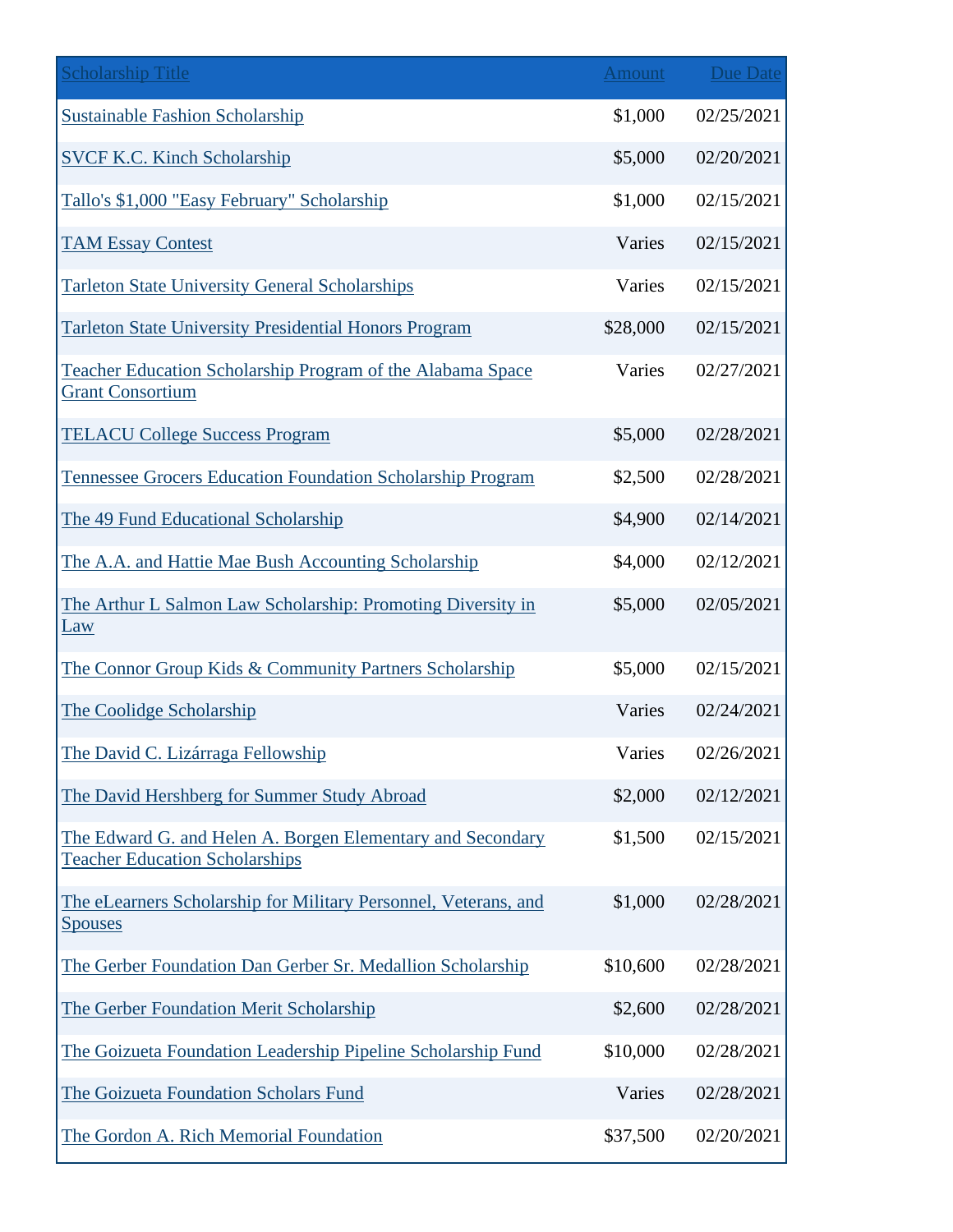| <b>Scholarship Title</b>                                                    | Amount   | <b>Due Date</b> |
|-----------------------------------------------------------------------------|----------|-----------------|
| The Guthrie-Koch PKU Scholarship                                            | Varies   | 02/15/2021      |
| The Hispanic Scholarship Fund Scholarship                                   | \$5,000  | 02/15/2021      |
| The Joseph Branch Stem Award: Promoting Diversity in STEM                   | \$5,000  | 02/05/2021      |
| The LAGRANT Foundation Undergraduate Scholarships                           | \$2,500  | 02/28/2021      |
| The Leo W. and Alberta V. Thomas Utz Scholarship                            | \$16,000 | 02/15/2021      |
| The Lucinda Beneventi Findley History Scholarship                           | \$2,000  | 02/15/2021      |
| The Pinnacol Foundation College Scholarship Program                         | \$4,700  | 02/15/2021      |
| The Ralph Carter Art Scholarship: Promoting Diversity in the<br><u>Arts</u> | \$5,000  | 02/05/2021      |
| The Robert & Catherine Lagorio Scholarship                                  | \$5,000  | 02/26/2021      |
| The Vegetarian Resource Group College Scholarship                           | \$10,000 | 02/20/2021      |
| Thursday Network "I EMPOWER Scholarship"                                    | Varies   | 02/28/2021      |
| <b>Tillman Scholars Program</b>                                             | Varies   | 02/28/2021      |
| <b>TLF Scholarship Program</b>                                              | \$3,750  | 02/28/2021      |
| <b>TMCF Lowe's Scholarship</b>                                              | \$7,500  | 02/03/2021      |
| <b>Tschudy Family Scholarship</b>                                           | Varies   | 02/15/2021      |
| Tupelo Elvis Fan Club Scholarship                                           | Varies   | 02/14/2021      |
| TX & SW Cattle Raisers Foundation Scholarships                              | \$1,000  | 02/08/2021      |
| <b>UCB Family Epilepsy Scholarship</b>                                      | \$10,000 | 02/15/2021      |
| <b>UMSA Foundation Scholarship</b>                                          | \$3,000  | 02/28/2021      |
| University of Michigan Alumni Club of Saginaw Scholarship                   | Varies   | 02/15/2021      |
| University of Rochester Youth Orchestra Scholarship                         | Varies   | 02/15/2021      |
| University of the West Lotus Scholarship                                    | \$10,000 | 02/15/2021      |
| <b>UTC Westbrook Scholarship</b>                                            | \$14,000 | 02/15/2021      |
| <b>VAMOS/UTRGV Scholarship</b>                                              | Varies   | 02/15/2021      |